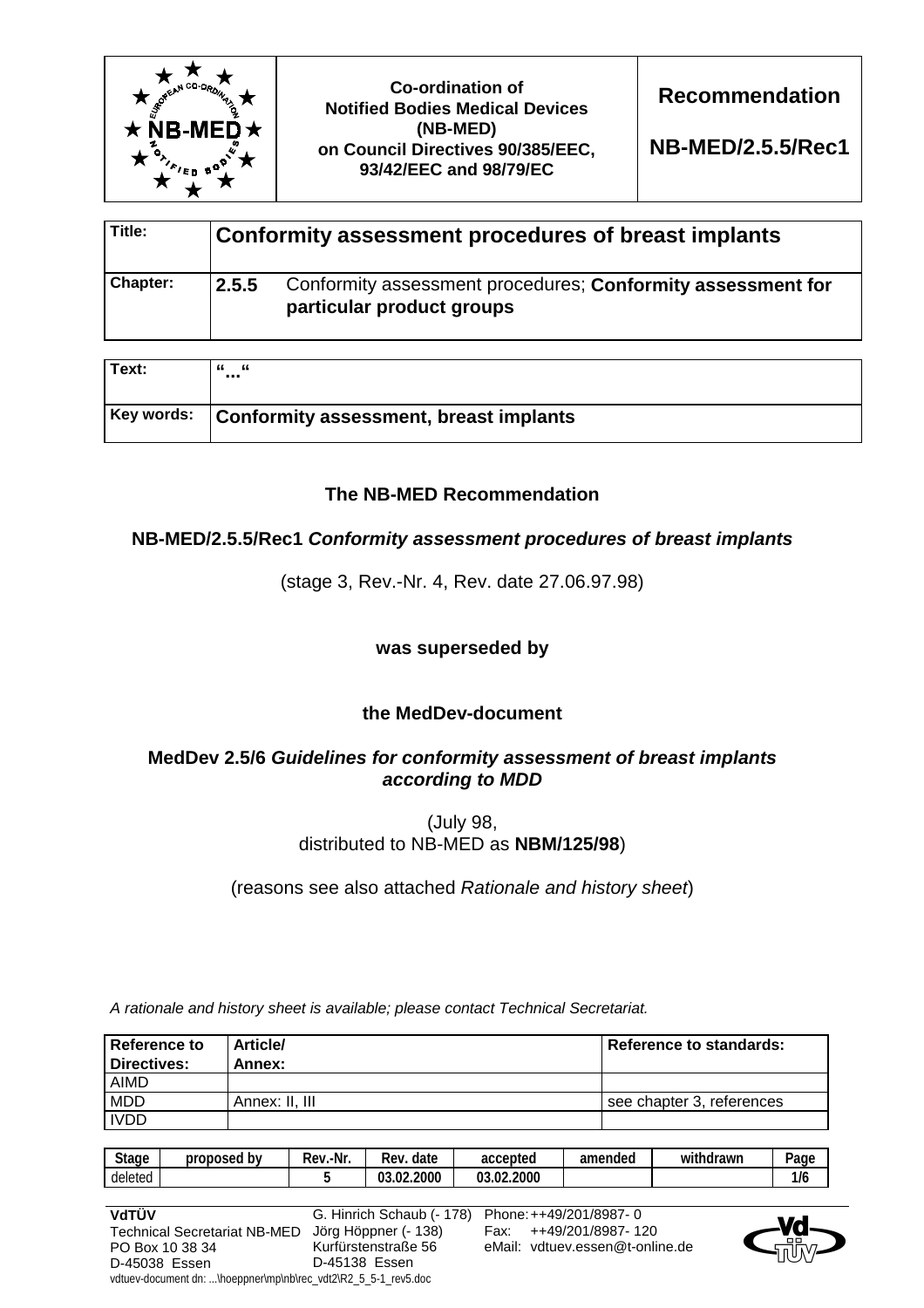

## **Foreword**

Due to continuous public interest and regulatory actions taken by some countries on manufacturing and distribution of breast implants the NB-MED Meeting on September 11 and 12, 1995 decided to establish a project group. The task of this group consisting of representatives of Notified Bodies, Competent Authorities, EQUAM, manufacturers and consumer groups was to develop recommendations for an adequate approach to be taken by Notified Bodies in conformity assessment procedures of those products.

### **1 Scope**

Breast implants are usually Class IIb products, in some cases they are class III according to MDD, Annex IX, Rules 8, 13 or 17. This document is intended to give guidance to Notified Bodies for the conformity assessment of breast implants according to Annexes II and III of the MDD.

### **2 Recommendations**

The product related hazards of breast implants can be divided into the following categories:

- hazards associated with the design and manufacture of the device
- hazards associated with the surgery and inherent hazards associated with the clinical use of breast implants.

In the following the hazards and the respective requirements to be considered are listed. The manufacturer must evaluate the risk associated with each hazard listed below. The second column of the table gives the respective requirements to be considered. The information is not exhaustive and can be completed by further considerations.

This information can be considered as a basis for the risk analysis which may be performed in accordance with prEN 1441.

#### **2.1 Hazards associated with the design and manufacture of the device**

| ------<br><del>nazara</del> | <del>Requirement</del> |
|-----------------------------|------------------------|
|-----------------------------|------------------------|

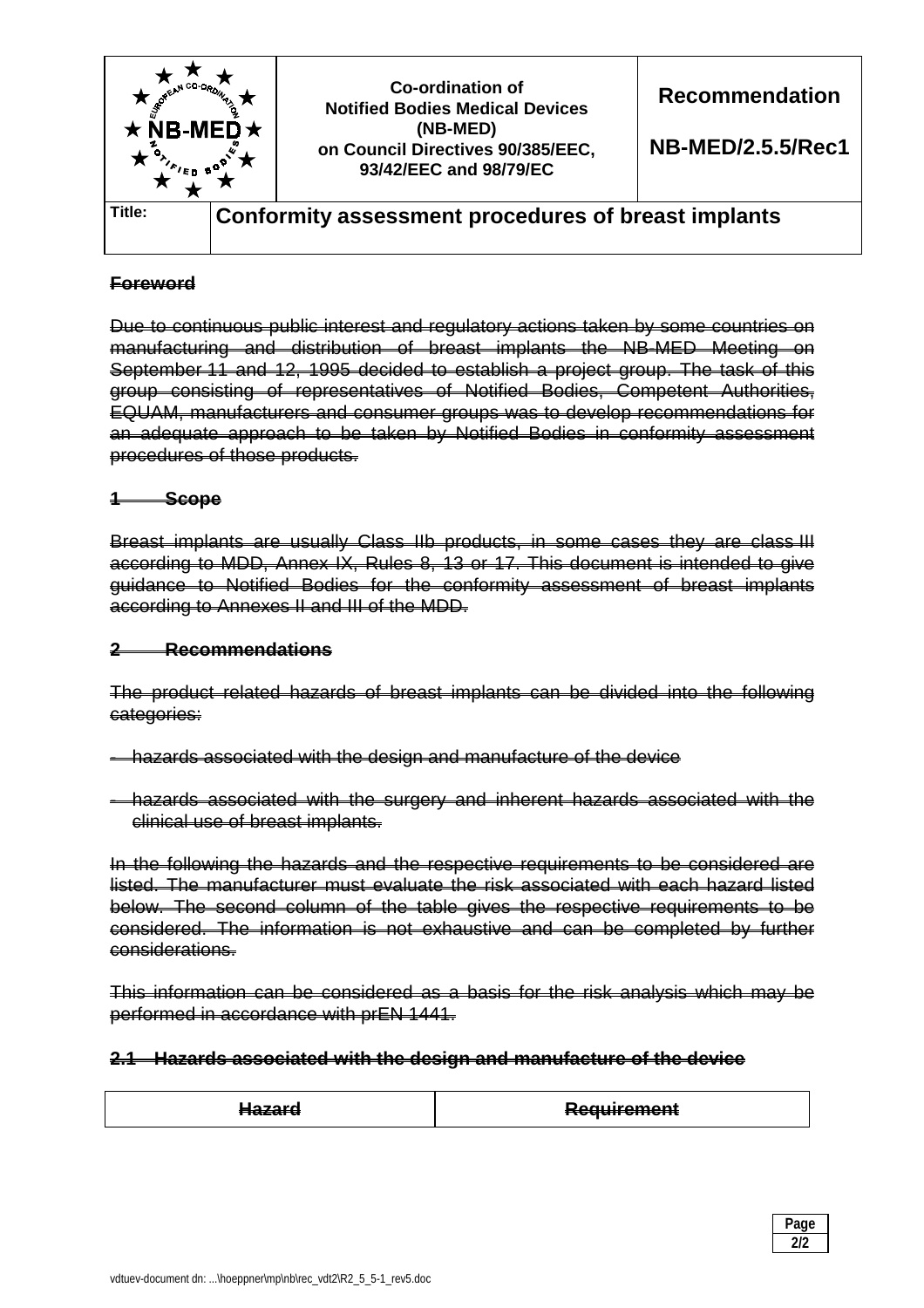

Mechanical failure **Results of mechanical testing according to** prEN 12180, 7.1 and adequate quality control at different steps of manufacture must be available. The aspects of aging and biodegradation have to be addressed in the technical documentation. Capsular contraction **To be addressed in the clinical evaluation.** Lack of sterility of the product The product must be supplied sterile. The EN 550 series of standards can be used where appropriate. The sterilization process must have been validated adequately and documented in the technical file. The validation must demonstrate the fulfilment of EN 556. Lack of biocompatibility Lack of biological evaluation according to prEN 14630 and prEN 12180,6 and 7.1.7 combination with EN 30993-1, ISO/DIS 14538, and prEN 1441, Annex B covers the risks to demonstrate conformity. Physical/chemical incompatibilities | Data about compatibility between shell and filler must be available. Osmotic changes **Data about the osmotic situation must be** available, if applicable. Interference with medical diagnosis and treatment Information about possible interference with diagnosis and treatment must be addressed in the labelling. Lack of traceability **prEN 12180, 11.6 has to be applied.**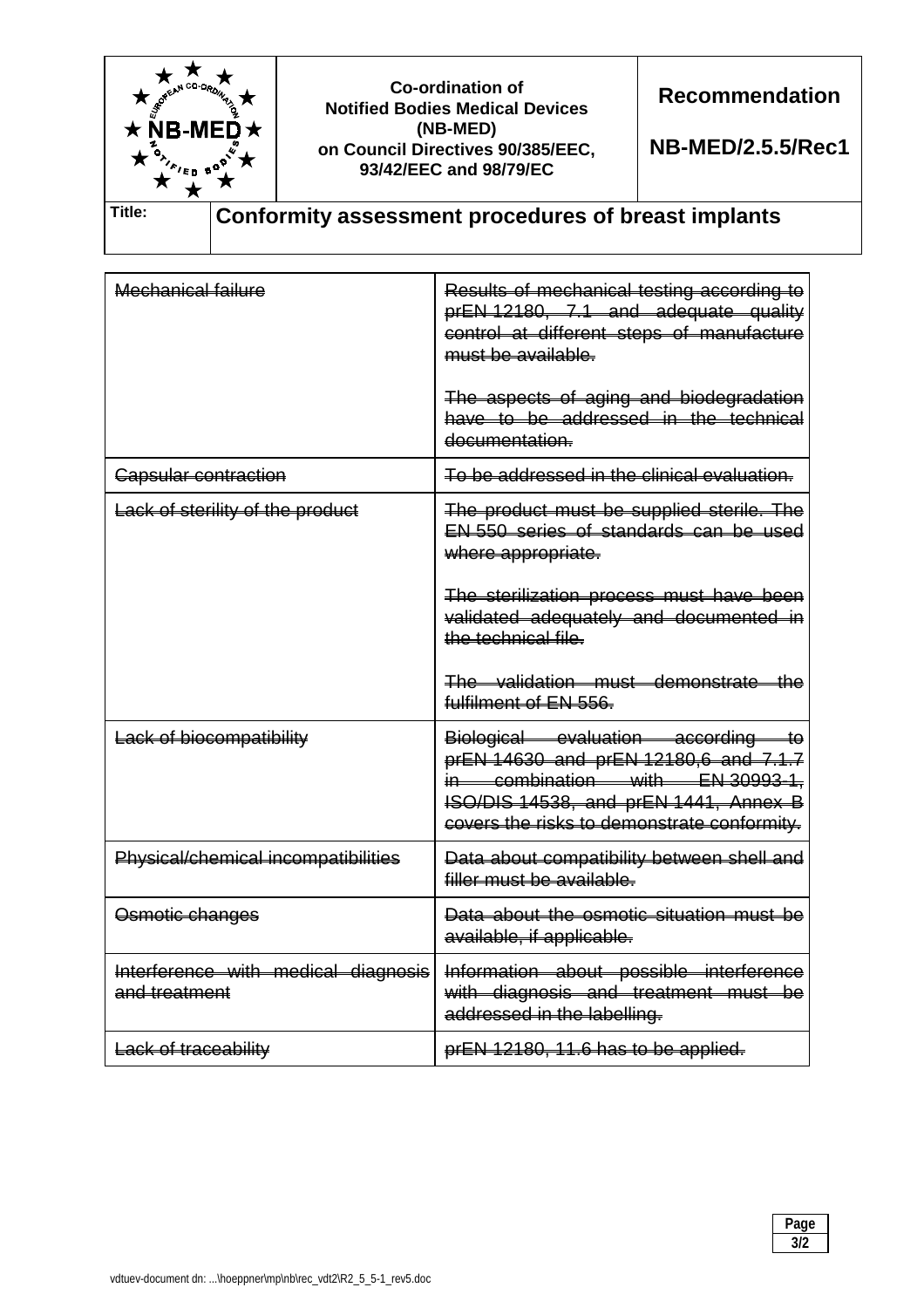

| <del>Limited lifetime</del> | <b>Expected lifetime of implants (stability after</b><br><i>implantation</i> )<br><del>demonstrated</del><br>must<br>be<br>according<br><del>available</del><br>information<br>$+ \cap$<br>nno<br><b>Dota</b><br><del>documented.</del><br>choll<br><del>adequately—</del><br>h۵<br><del>Dala</del><br><del>ənam</del><br>υU<br>available to justify expected lifetime of<br>a⊪<br>(durability and age related<br>components<br>ਕਥੁਰ<br>changes). The manufacturer has to provide<br>adequate information in the instructions for<br>use in relation to limitation of lifetime. |
|-----------------------------|---------------------------------------------------------------------------------------------------------------------------------------------------------------------------------------------------------------------------------------------------------------------------------------------------------------------------------------------------------------------------------------------------------------------------------------------------------------------------------------------------------------------------------------------------------------------------------|
| Unknown shelf-life          | The expiry date based on stability data has<br>to be given and is addressed in prEN 1041<br>and pr <b>ENL080</b><br><del>ang prerroo</del>                                                                                                                                                                                                                                                                                                                                                                                                                                      |

The Notified Body shall during the conformity assessment procedure review the clinical evaluation in the technical file in compliance with MDD, Annex I, Section 14 in conjunction with Annex X.

The manufacturer must institute and keep up to date a systematic procedure to gain and review experience from devices in the marketing phase including reviews of risk analysis and plans for any necessary corrective action. During each surveillance audit the Notified Body shall review the experience gained by the manufacturer in the marketing phase and the consequences taken.

### **2.2 Hazards associated with the surgery and inherent hazards associated with the clinical use of breast implants**

Information about the risks associated with the surgery shall be provided in the labelling. These shall include:

- 1. clear indications for the use of the implant,
- 2. clear contraindications,
- 3. known adverse reactions,
- 4. a statement that breast implants are single use devices and must not be resterilized and/or reused.

Risks associated with lack of expertise of the surgeon and the need for follow-up of the patient shall be addressed.

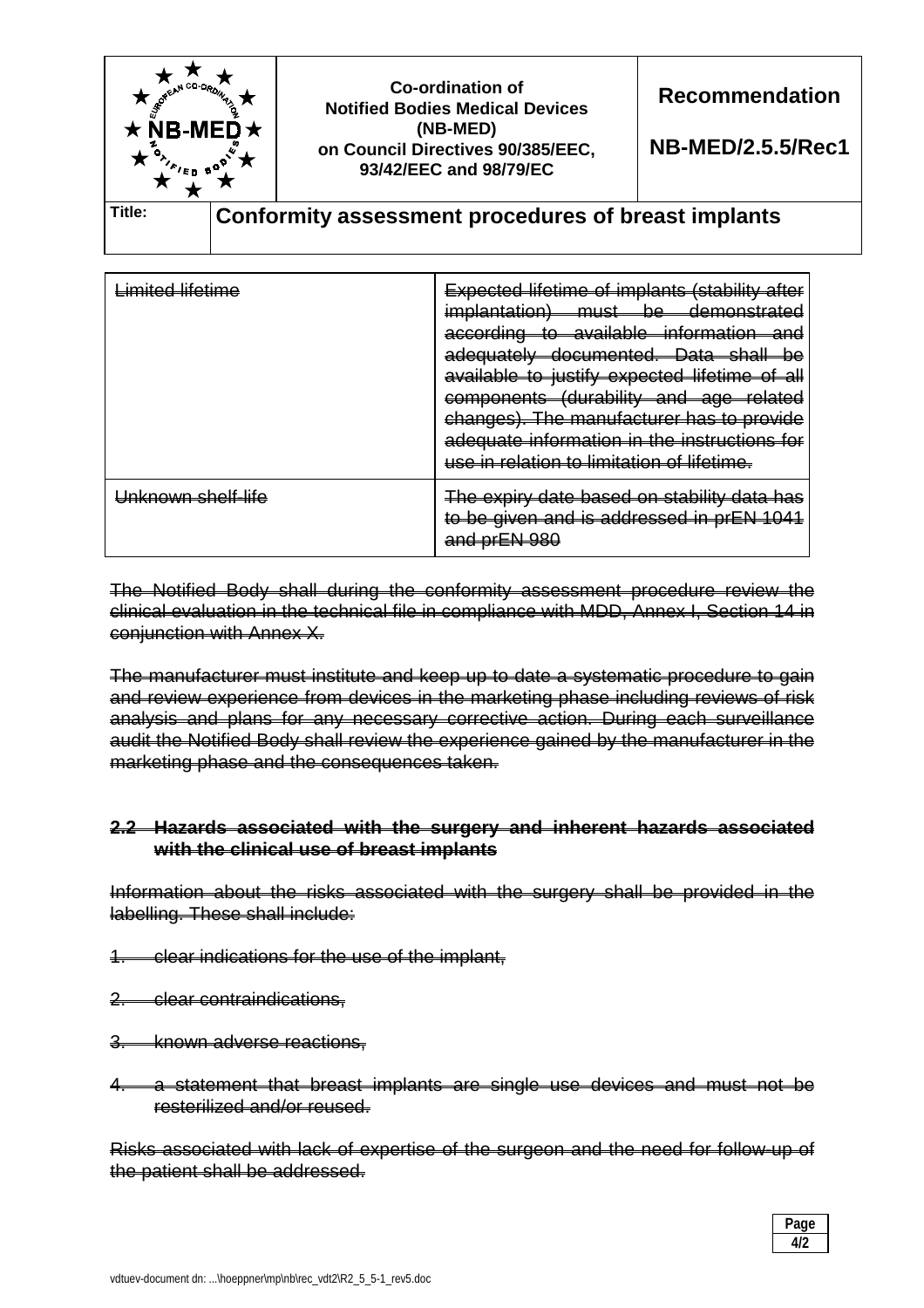

There are certain risks particularly inherent in the use of breast implants or postulated from their use. These are addressed specifically during consultation between physician and patient and subject to informed consent.

- Note 1: The instructions for use must also include details allowing the medical staff to brief the patient on any contra-indications and any precautions to be taken (MDD, Annex I, Essential Requirements, 13.6).
- Note 2: The manufacturer of breast implants should refer in the instructions for use to the 'Patient Information and Consent Form on Silicone Breast Implants' developed and issued by EQUAM (European Committee on Quality Assurance and Medical Devices in Plastic Surgery) or equivalent information.

### **3 References**

| <del>EN 550: 1994</del> | Sterilization of medical devices - Validation and routine control<br>of ethylene oxide sterilization                                    |
|-------------------------|-----------------------------------------------------------------------------------------------------------------------------------------|
| $EN-552:1994$           | <u> Sterilization of medical devices - Validation and routine control</u><br>of sterilization by irradiation                            |
| <del>EN 554: 1994</del> | Sterilization of medical devices - Validation and routine control<br>of sterilization by moist heat                                     |
| EN 556: 1994            | Sterilization of medical devices - Requirements for devices to<br><del>be labelled 'Sterile'</del>                                      |
| EN 30993-1: 1993        | Biological evaluation of medical devices - Part 1: Guidance on<br>selection of tests                                                    |
| prEN 980: 1995          | Graphical symbols for use in the labelling of medical device                                                                            |
| prEN 1041: 1994         | Terminology. symbols and information provided with medical<br>devices; information supplied by the manufacturer with<br>medical devices |
| prEN 1441: 1994         | Medical devices - Risk analysis                                                                                                         |
| prEN 12180              | Non active surgical implants Body contouring implants-                                                                                  |

Specific requirements for mammary implants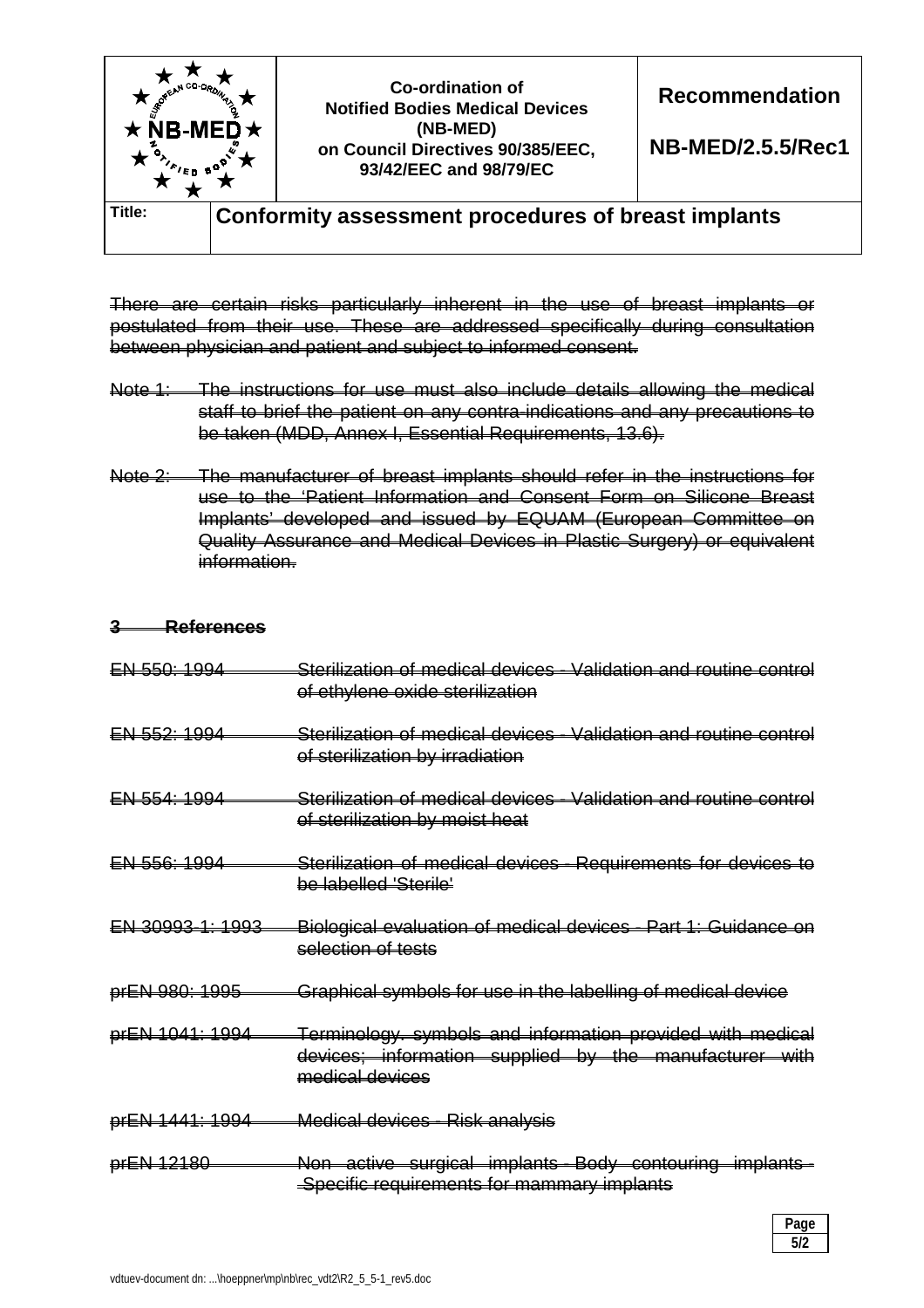

prEN 14630 Non-active surgical implants - General requirements

ISO/DIS 14538: 1996 Methods for the establishment of allowable limits for residues in medical devices using health based risk assessment

Note: This document refers to applicable standards. Other applicable solutions may be used by the manufacturer to demonstrate compliance with the essential requirements.

| Page |
|------|
| 6/2  |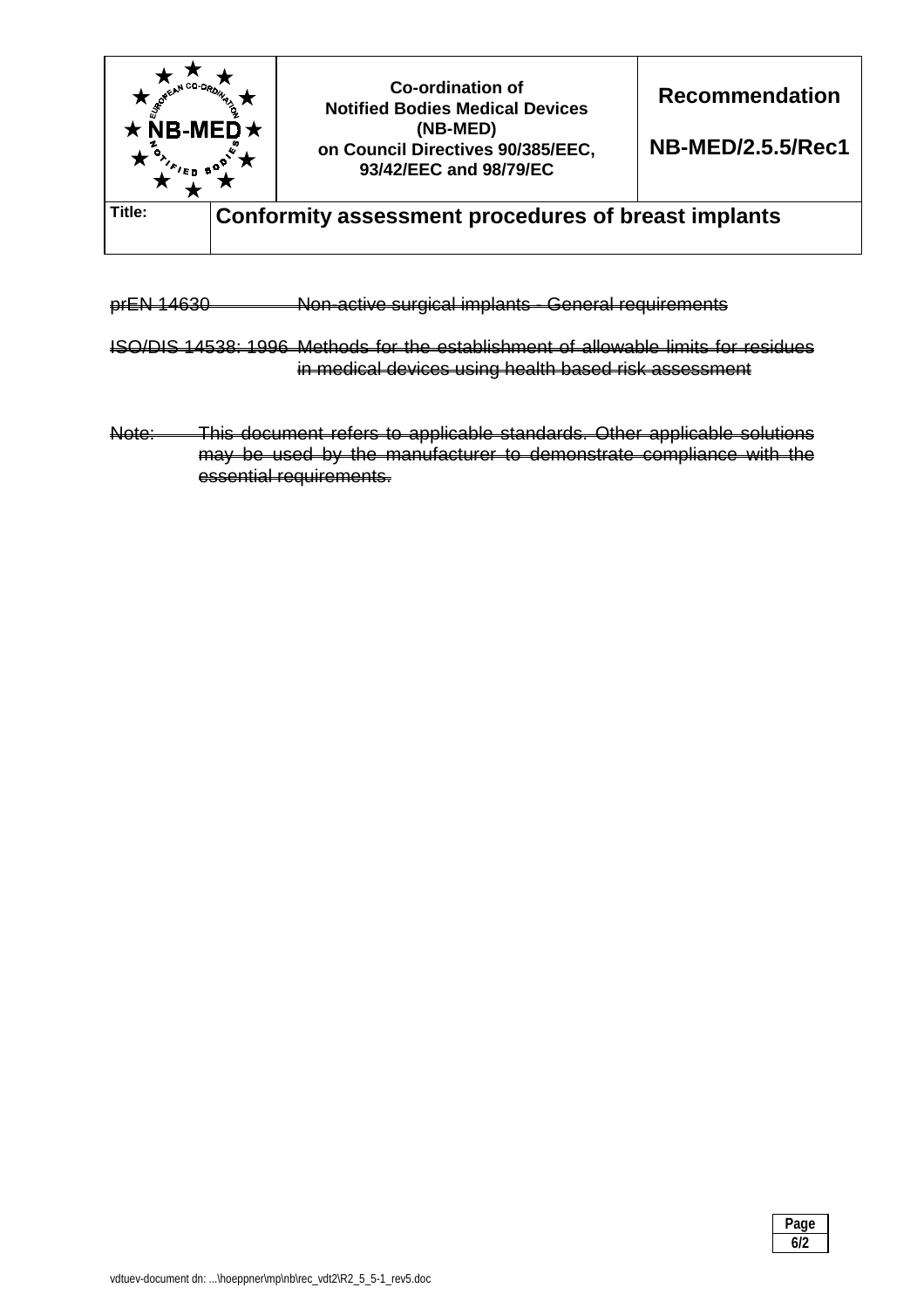

## **Rev. 4:** Notified Body Meeting, Brussels, June. 24 & 25. 1997:

The draft document "Recommendation for conformity assessment procedures of -breast implants" was revised on 25.09.96 and subject to discussion by the Medical Device Experts Group at their meeting on 25 February 1997. This document was prepared by NB-MED Task Force ..Conformity assessment for **breast implants"** (Convenor: Dr. Müller-Lierheim/MDC; Members: Mr Binard/G-MED, Mr Chitarrini/,Laboratoires Sebbin, Mr Dawids/DMDC, Dr. de Jong/MENTOR Medical Systems, Dr. Eisenmann-Klein/Caritas Krankenhaus St. Josef, Mr Gügel/TÜV Product Service, Mr Hüser/Polytech Silimed Europe, Ms Jeanty/LPI - Laboratoire Perouse Implant, Dr. Laufer/Collagen/LipoMatrix, Ms Meyer/SSF, Mr Rentschler/MDC, Mr Thalen/IAPM, Mr Tinkler/MDA Medical Device Agency, Dr. Tschöpe/BfArM - Bundesinstitut für Arzneimittel und Medizinprodukte, Ms White/McGhan, Mr Wild/SHG-D).

 With some minor changes requested by the Medical Device Experts Group the document was tabled on the Notified Body Meeting on 24./25.06.97. The document was approved by the NB-MED plenary.

### Meeting of NBR Group, Brussels, June 26 & 27 1997:

 The NBRG has brought the document into the format of a NB-MED recommendation and issued it among their "stage 3"-recommendations. It was decided to give a proposal to the Medical Device Expert Group concerning a concluding discussion of the use of "shall"/"should" and the consideration of *Liquid Implants*.

 Confirmed at stage 3. New revision no: 4

### Meeting of NBR Group, Essen, September 29 & 30 1997:

 It was decided to fit the document in the new *recommendations nomenclature system* (chapter **2.5.5** *Conformity assessment procedures; Conformity assessment for particular product groups*). Therefore the recommendation gets the number **NB-MED/2.5.1/R1**.

#### **Rev. 5:** Notified Body Meeting, Brussels, November 2 & 3. 1999:

 It was mentioned that the stage 3 Recommendation on breats implants needs some further development; since the adoption in 1997 the Commission has done a lot of work to this subject which is not be reflected by the present Recommendation. The French Competent Authority is waiting for a "strongest" Commission's document to withdraw banning of such devices.

| ∴-Nr.<br>Rev. | Rev. date        | accepted | amended | withdrawn |  |
|---------------|------------------|----------|---------|-----------|--|
|               | 03.02.2000<br>ΩΩ |          |         |           |  |